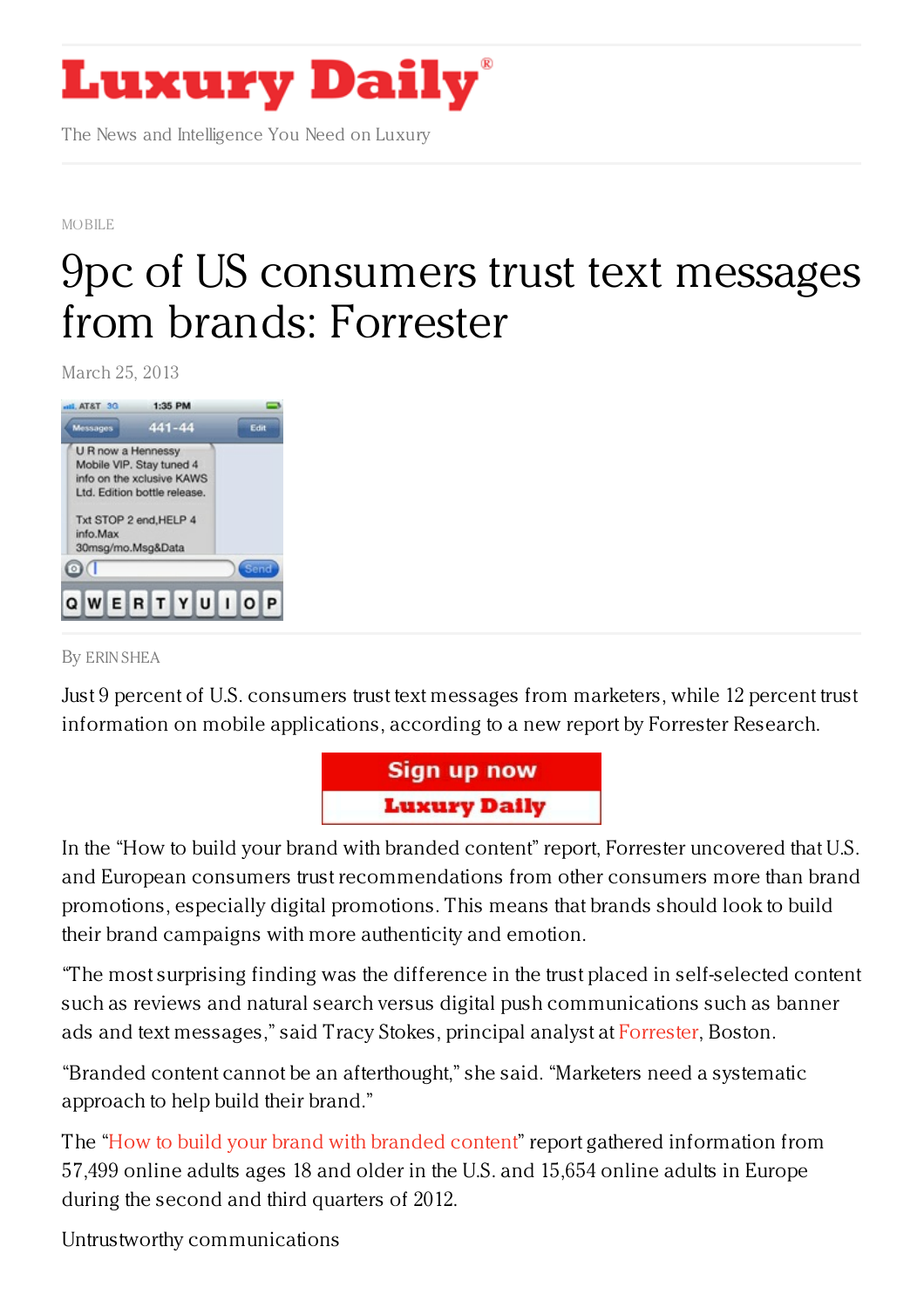The majority of both U.S. and European consumers are not trusting of digital brand promotions, according to the market researcher's findings.

These consumer groups trust brand and product recommendations from their friends and family the most, with 70 percent of European and 61 percent of U.S. consumers reporting this behavior.

Fifty-five percent of consumers in the U.S. trust professionally written online reviews, while only 33 percent of Europeans do.

The numbers slightly drop when trusting consumer-written online reviews.

Forty-six percent of U.S. and 38 percent of European consumers trust other consumers' opinions in reviews online.

However, consumers are generally distrustful of brand's digital communications.

Fifteen percent of consumers in the U.S. and 10 percent of Europeans trust brands' social media.

Mobile seems to be the least trustworthy medium as only 12 percent of U.S. and 10 percent of European consumers trust information on mobile apps, while 9 percent of U.S. and 8 percent of European consumers trust text messages.

In general, Europeans trust all advertising communications less than U.S. consumers.

Building trust

Although it seems that consumers are untrusting of brand's communication efforts, there have been some brands that have succeeded with certain tactics.

The emotional aspect in a branding campaign can help it build consumer trust.

"Emotion is a key element of luxury brands," Ms. Stokes said. "Think about the story you want to tell and how it will help your brand become more unmistakable.

"For example, Chanel No. 5's Inside Chanel video series hearkens back to its iconic association with Marilyn Monroe, but provides its consumers with unique content that they have not heard or seen before," she said.

Chanel invites consumers to learn the intimate history of its  $N^{\circ}5$  fragrance through a video featuring Marilyn Monroe that is the second chapter of its Inside Chanel videos.